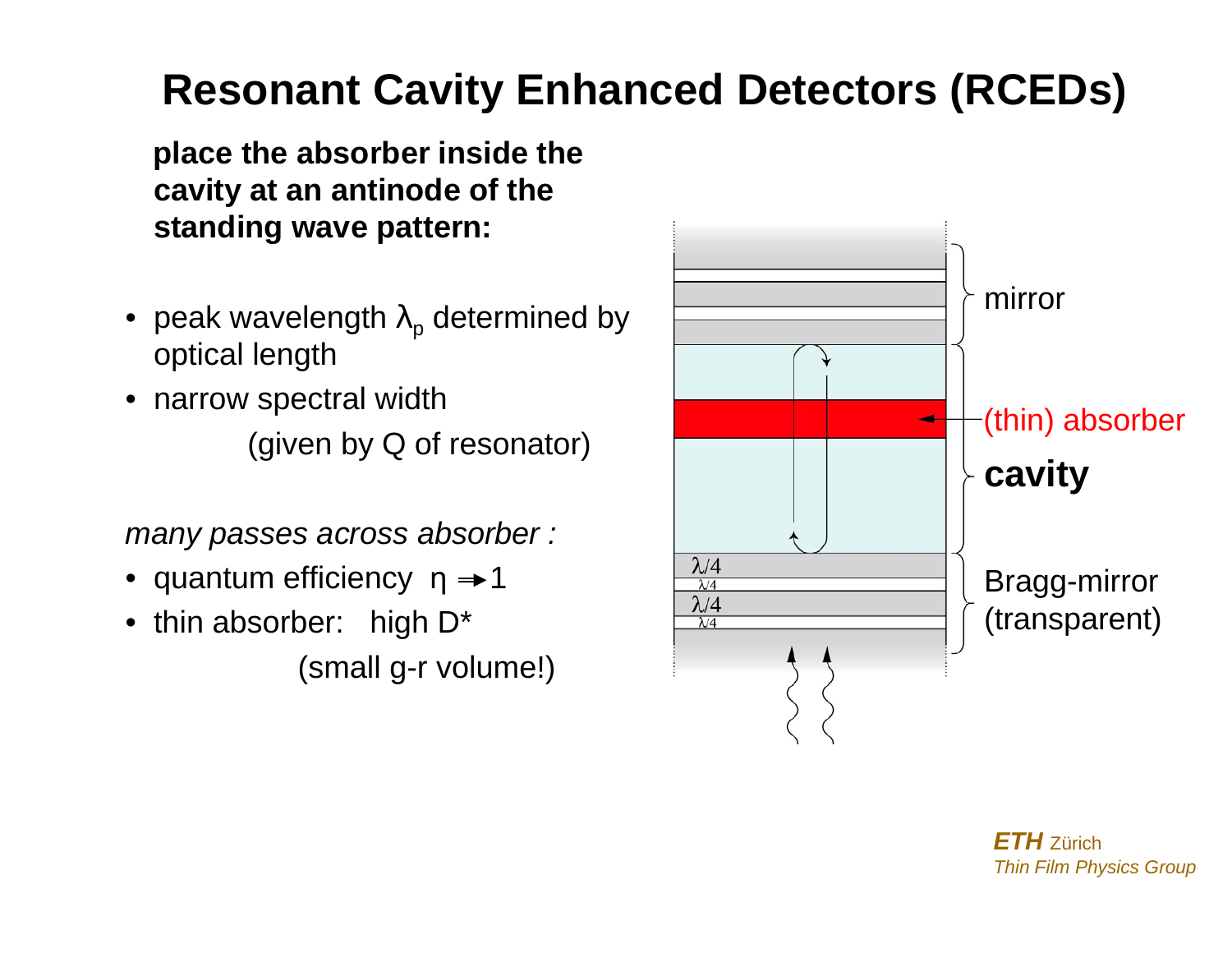### **IV-VI (lead chalcogenide) RCED on Si-substrate**



**Top Pb-layer forms** 

- **top mirror**
- **metal-semiconductor blocking contact: photovoltaic detector**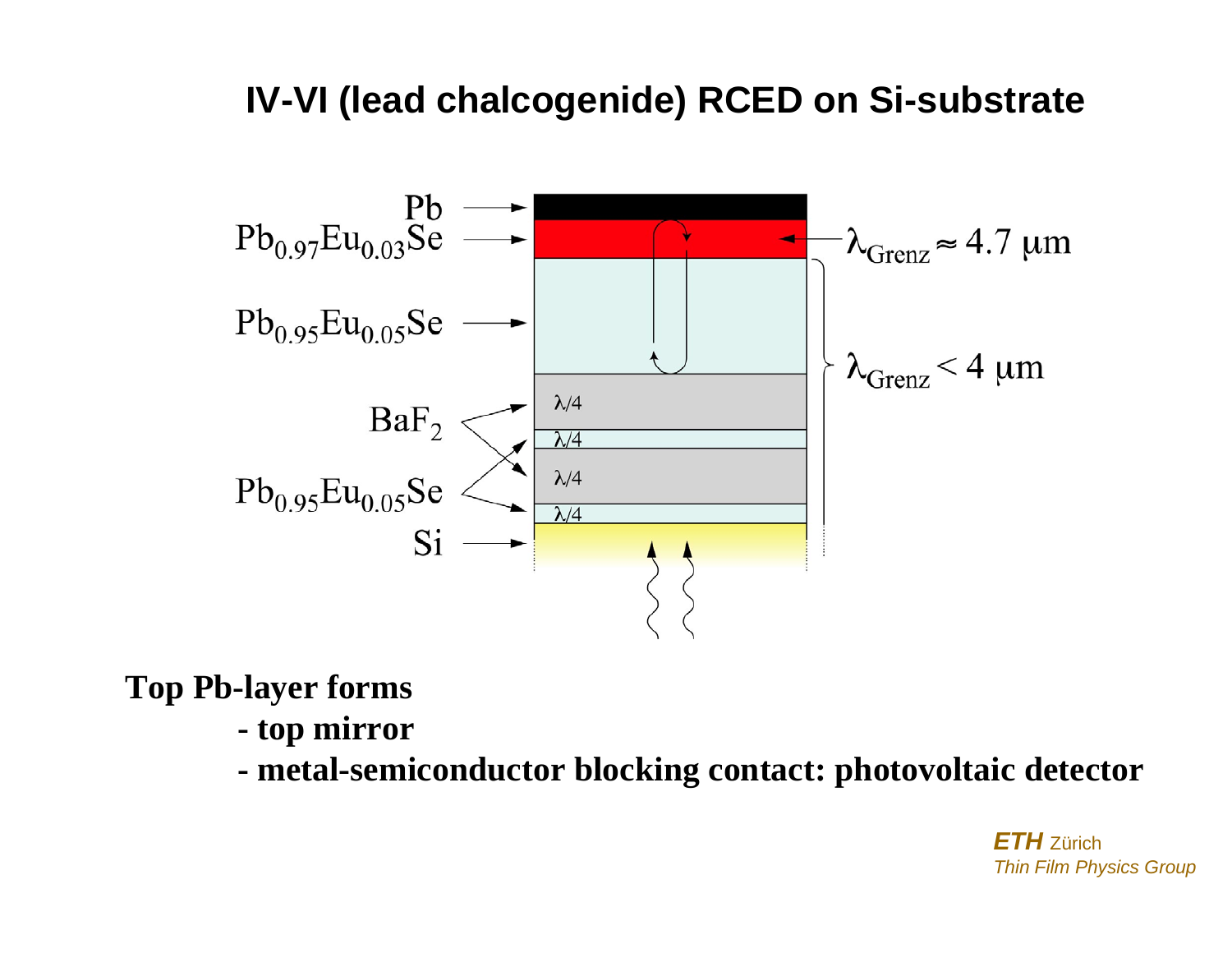### **IV-VI RCED**

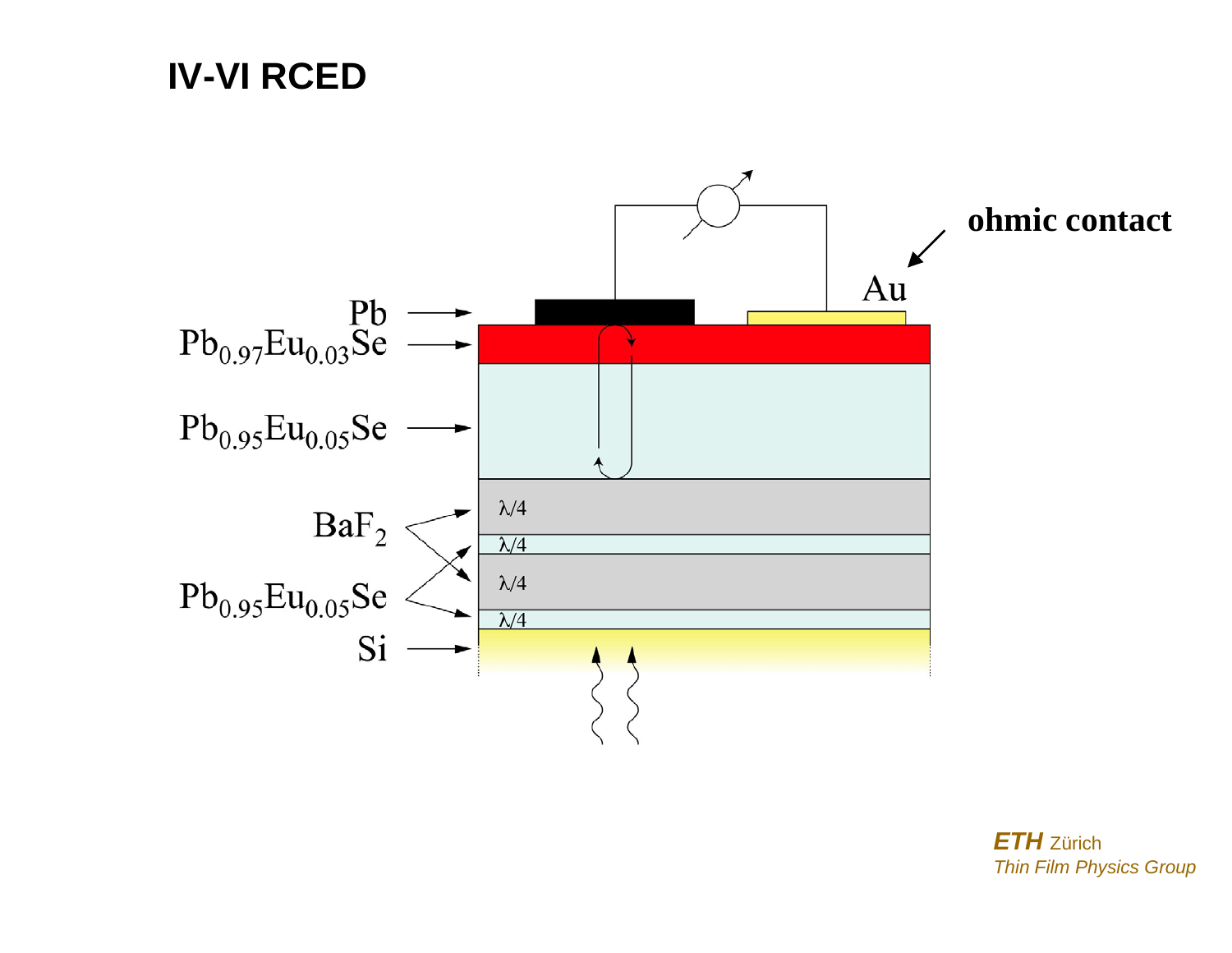## **IV-VI RCED realization:**

#### **MBE on Si-substrate**



**--> detector design: one resonance visible only because of:**

- **choice of cut-off wavelength**
- **choice of bandgap of mirror materials**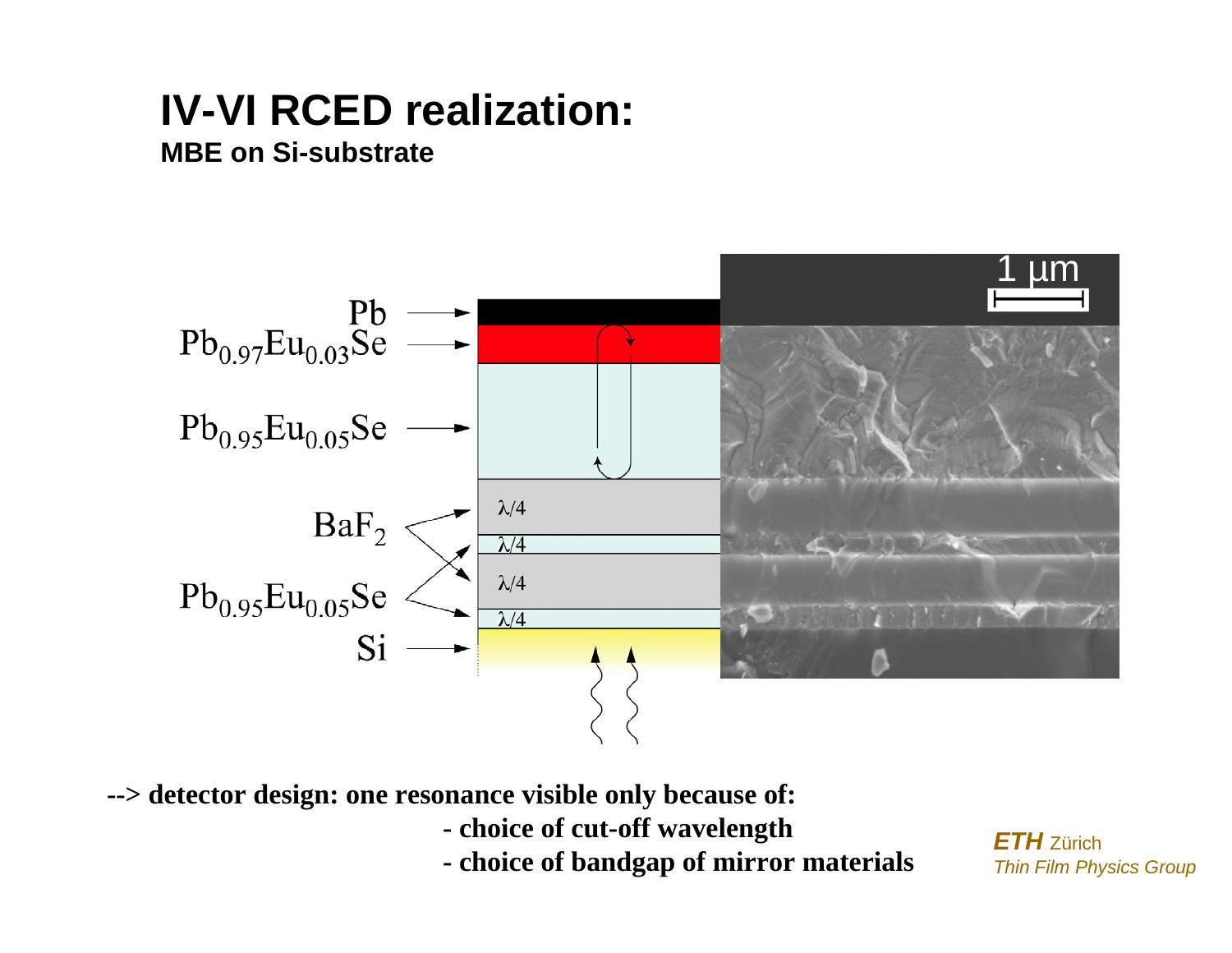### **Measured reflection(RT):**

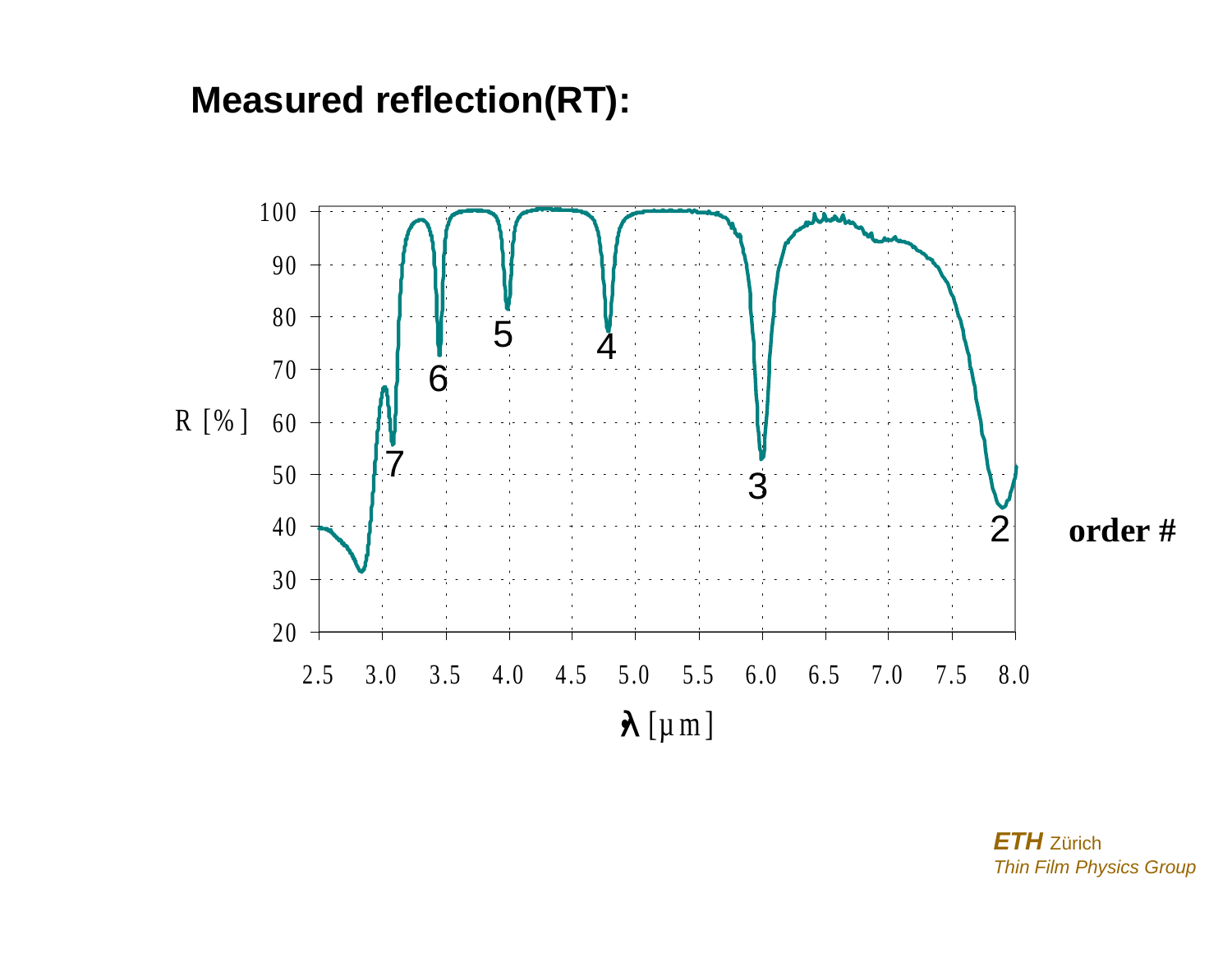

#### RCED with Pb<sub>0.97</sub>Eu<sub>0.03</sub>Se-absorber, measured quantum efficiency: